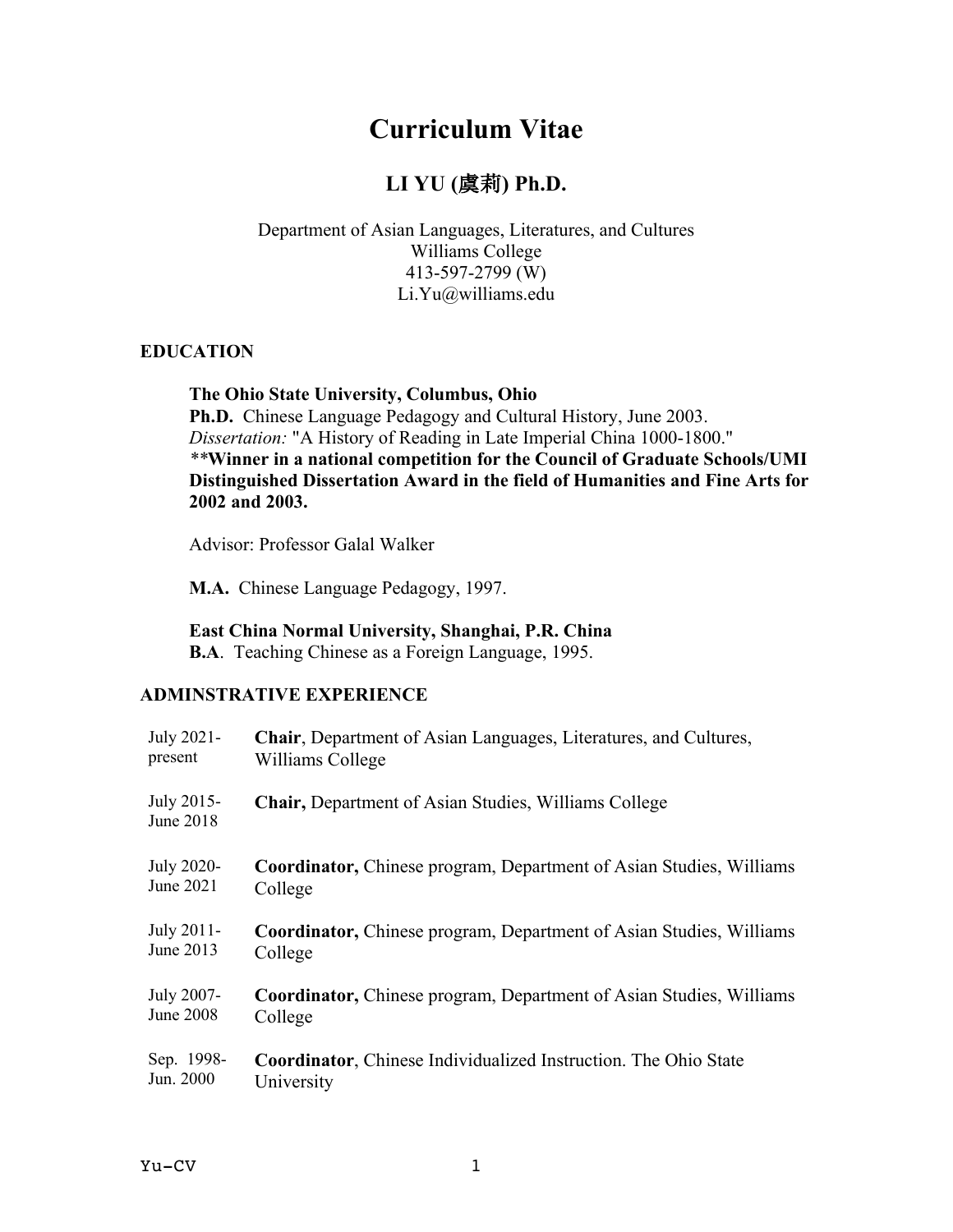# **TEACHING EXPERIENCE**

| July 2018-<br>present         | Professor of Chinese, Williams College                                                                                                    |
|-------------------------------|-------------------------------------------------------------------------------------------------------------------------------------------|
| Summer,<br>2017, 2018         | <b>Director of Chinese, ALLEX Summer Teacher Training Institute at</b><br>Washington University in St. Louis                              |
| July 2012-<br>June 2018       | <b>Associate Professor of Chinese, Williams College</b>                                                                                   |
| Summer<br>2011, 2012,<br>2013 | Visiting Professor and Trainer, Training Program for Teachers of<br>Chinese, SPEAC program. The Ohio State University                     |
| Sep. 2005-<br>Jun. 2012       | <b>Assistant Professor of Chinese, Williams College</b>                                                                                   |
| Sep. 2003-<br>Jun. 2005       | <b>Adjunct Lecturer, Russian and East Asian Languages and Cultures</b><br><b>Emory University</b>                                         |
| Summer<br>2004                | Visiting Lecturer and Coordinator, Training Program for Teachers of<br>Chinese and Japanese, SPEAC program. The Ohio State University     |
| Summer<br>2003                | <b>Visiting Lecturer, Training Program for Teachers of Chinese and</b><br>Japanese, SPEAC program. The Ohio State University              |
| Sep. 2000-<br>Jun. 2001       | <b>Lecturer, The Ohio State University</b>                                                                                                |
| Summer<br>2000                | Master Teacher and Teaching Assistant, Training Program for Teachers<br>of Chinese and Japanese, SPEAC program. The Ohio State University |
| Sep. 1998-<br>Jun. 2000       | <b>Instructor</b> , Chinese Individualized Instruction. The Ohio State University                                                         |
| Mar.1998--<br>Jun. 1998       | Graduate Research Associate, The Ohio State University                                                                                    |
| Sep. 1995--<br>Mar. 1998      | <b>Graduate Teaching Associate, The Ohio State University</b>                                                                             |
| Sep. 1994--<br>Aug. 1995      | <b>Instructor</b> , International Exchange Center, East China Normal University,<br>Shanghai, P.R.China                                   |
| Sep. 1993--<br>Aug. 1994      | <b>Intern teacher, International Exchange Center, East China Normal</b><br>University, Shanghai, P.R.China                                |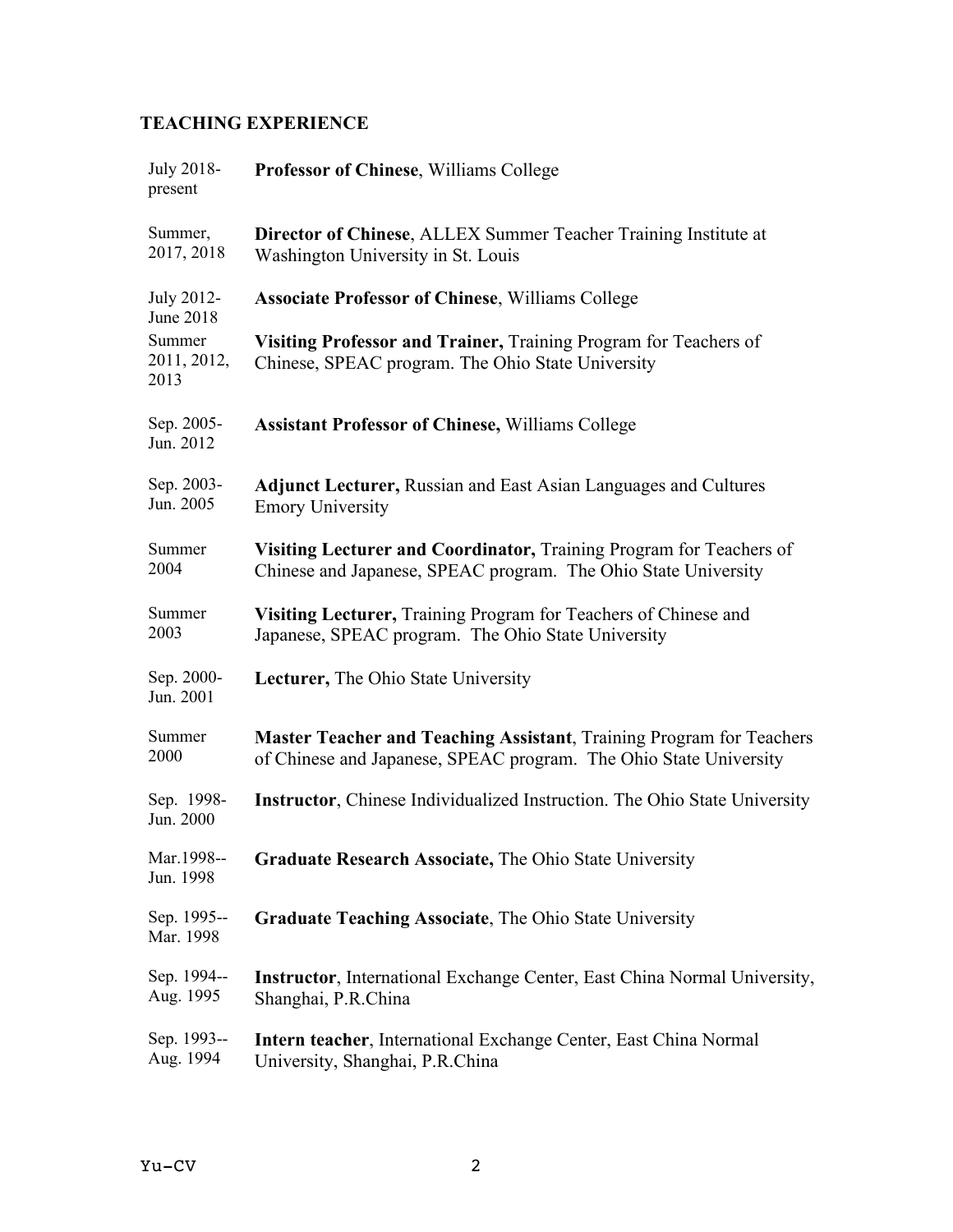## **AREAS OF SPECIALIZATION**

- **Chinese Language Pedagogy**
- ! History of Reading and Reading Pedagogy in Late Imperial China

## **COURSES TAUGHT AT WILLIAMS**

- Chinese 102, Beginning Chinese II
- Chinese 201, Intermediate Chinese I
- ! Chinese 202, Intermediate Chinese II
- ! Chinese 302, Upper-Intermediate Chinese II
- ! Chinese 219, Popular Culture in Modern China
- ! Chinese/Anthropology 223, Ethnic Minorities in China
- Chinese 402, Advanced Chinese II
- ! Chinese 422T/ASST 122T: Old Shanghai, New Shanghai
- **Chinese 427T/ASST 127T: Spring Grass: A Peek into China's Inequality**
- ! Chinese 497/498: Independent Study (taught in Chinese on the following various topics)
	- ! Newspaper Chinese (group of 2 students)
	- ! Modern Chinese Writers (group of 2 students)
	- ! Wang Shuo (group of 2 students)
	- ! Chinese Prose by Long Yingtai and Yu Qiuyu (group of 2 students)
	- ! Yuan Tengfei's "What is History" (group of 2 students)
	- Chinese Ethnic Minorities (group of 2 students)
	- ! TV Talk Show *Shihua shishuo* (Tell it as it is)
- ! ASST 497-03 Independent Study (Asian American Studies Movement Oral History Project, group of 4 students)
- ! WSP Chinese 010: Americans and Chinese: Case Studies of Cross-Cultural Communication
- WSP Chinese 014: Chinese for Tourists
- **WSP Asian Studies 025 (travel course):** Exploring Hong Kong: Past and Present

## **PUBLICATIONS**

## **Edited Volume:**

1. Yu, Li. Volume IV Editor. 2021. *New Trends in Teaching Chinese as a Foreign Language*. Volume IV of *Palgrave Handbook of Chinese Studies*, edited by Zhengdao Ye. Palgrave.

## **Pedagogical Materials:**

1. Walker, Galal, Li Yu, Nan Meng, Donglin Chai, Junqing Jia, Shaun Newcomer. 2019. *Wu laoshi shuo tiyan: Lilun kuangjia* 吴老师说体演: 理论框架 [Video Project of the Performed Culture Approach: Theoretical Concepts]. Columbus, OH: National East Asian Languages Resource Center at the Ohio State University.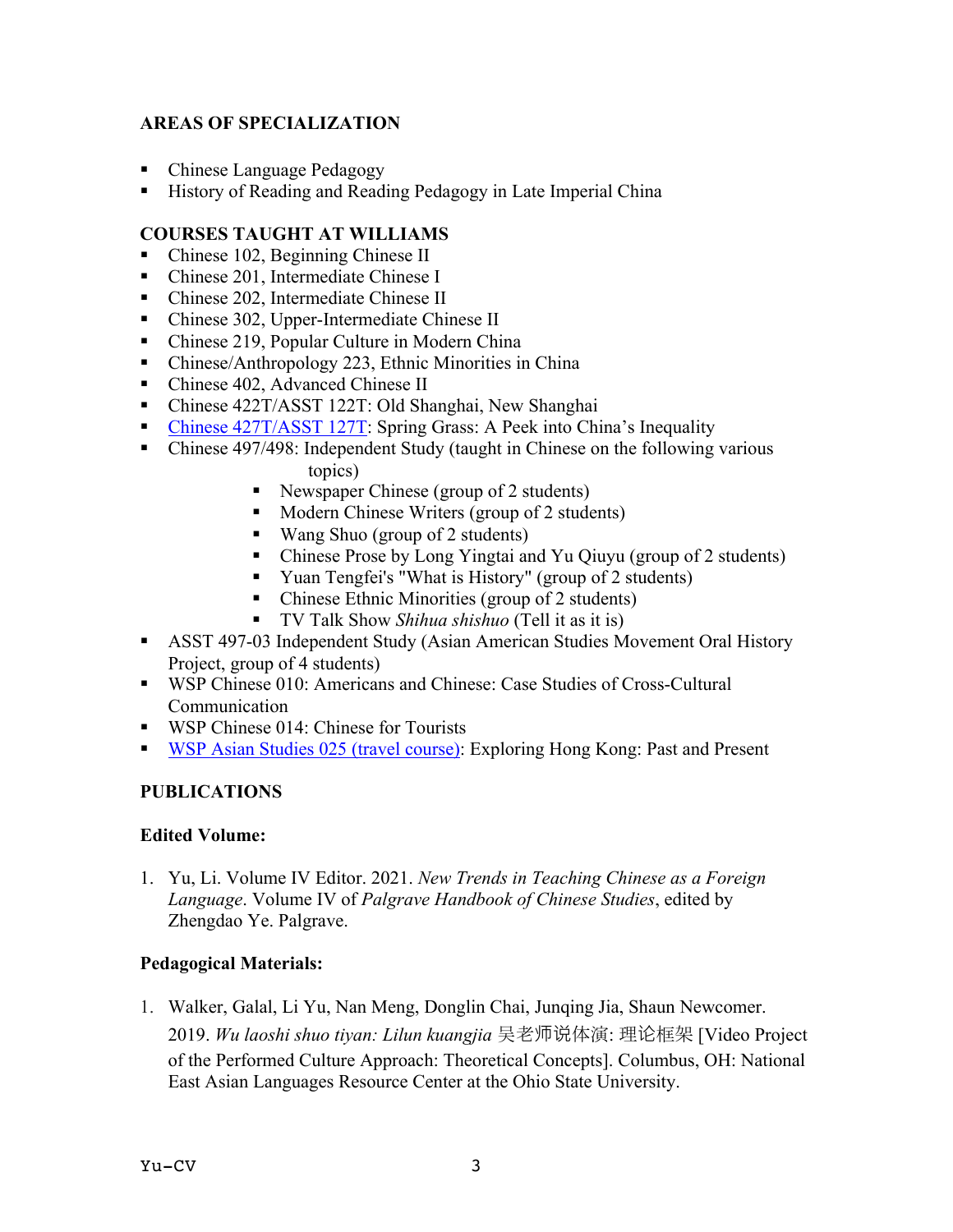https://www.youtube.com/watch?v=ZX8WRaDGV4Q&list=PLxrMNt4zd0aV23aFm 3BFQoGQslj2N8AxF

- 2. Yu, Li, Donglin Chai, Nan Meng. 2020a. *Zhenshi ketang zhong de tiyan wenhua: Ceshi pinggu* 真实课堂中的体演文化: 测试评估 [PCA assessment at the beginning and intermediate levels]. Columbus, OH: National East Asian Languages Resource Center at the Ohio State University. https://www.youtube.com/playlist?list=PLxrMNt4zd0aVBF24LLLPYku8f0YHuCjSd
- 3. Yu, Li, Donglin Chai, Nan Meng. 2020b. *Zhenshi ketang zhong de tiyan wenhua: Chuji zhongji ketang jiaoxue jiqiao* 真实课堂中的体演文化:初级、中级课堂教学 技巧 [PCA basic teaching techniques at the beginning and intermediate levels]. Columbus, OH: National East Asian Languages Resource Center at the Ohio State University. https://www.youtube.com/playlist?list=PLxrMNt4zd0aU9XPsJOgMG8Z2b78DlbOp 2.
- 4. Yu, Li. 2016. Let's Learn Mandarin Chinese: 64 Basic Mandarin Chinese Words and Their Uses. Singapore: Tuttle Publishing. [This is a revised and expanded edition of an existing title.]

## **Peer-reviewed articles and book chapters:**

- 1. Yu, Li. 2021. "Section Introduction: New Trends in Teaching Chinese as a Foreign Language," in *New trends in teaching Chinese as a foreign language*, Volume IV of *The Palgrave Handbook of Chinese Language Studies*, edited by Zhengdao Ye. Palgrave. DOI: https://doi.org/10.1007/978-981-13-6844-8\_1-1
- 2. Yu, Li. 2021. "The Performed Culture Approach," in *New trends in teaching Chinese as a foreign language*, Volume IV of *The Palgrave Handbook of Chinese Language Studies*, edited by Zhengdao Ye. Palgrave. DOI: https://doi.org/10.1007/978-981- 13-6844-8\_7-1
- 3. Yu, Li. 2020. "Cong *keben* dao *wenben*: Meiguo gaoxiao yougaoji zhongwen '*lingyu kecheng' linian xin tansuo*" [From textbook to text: An exploration into the idea of "domain course" for advanced/superior level Chinese curriculum in U.S. colleges]. *Guoji hanyu jiaoyu (zhong yingwen)* 2020 (4), Vol. 5: 60-72.
- 4. Yu, Li. 2020. "Tiyan wenhua jiaoxuefa: Yuanyuan yu hexin" [The Performed Culture Approach: Intellectual history and core concepts." *Guojia hanyu jiaoxue yanjiu*. [Journal of International Chinese Teaching]. Feb., 2020, Vol. 26: 40-47.
- 5. Yu, Li, Galal Walker, Mari Noda, Donglin Chai, Nan Meng. 2020. The Performed Culture Approach: A humanistic way of helping learners communicate in the culture. *American Journal of Chinese Studies* 27 (October 2020): 139-163.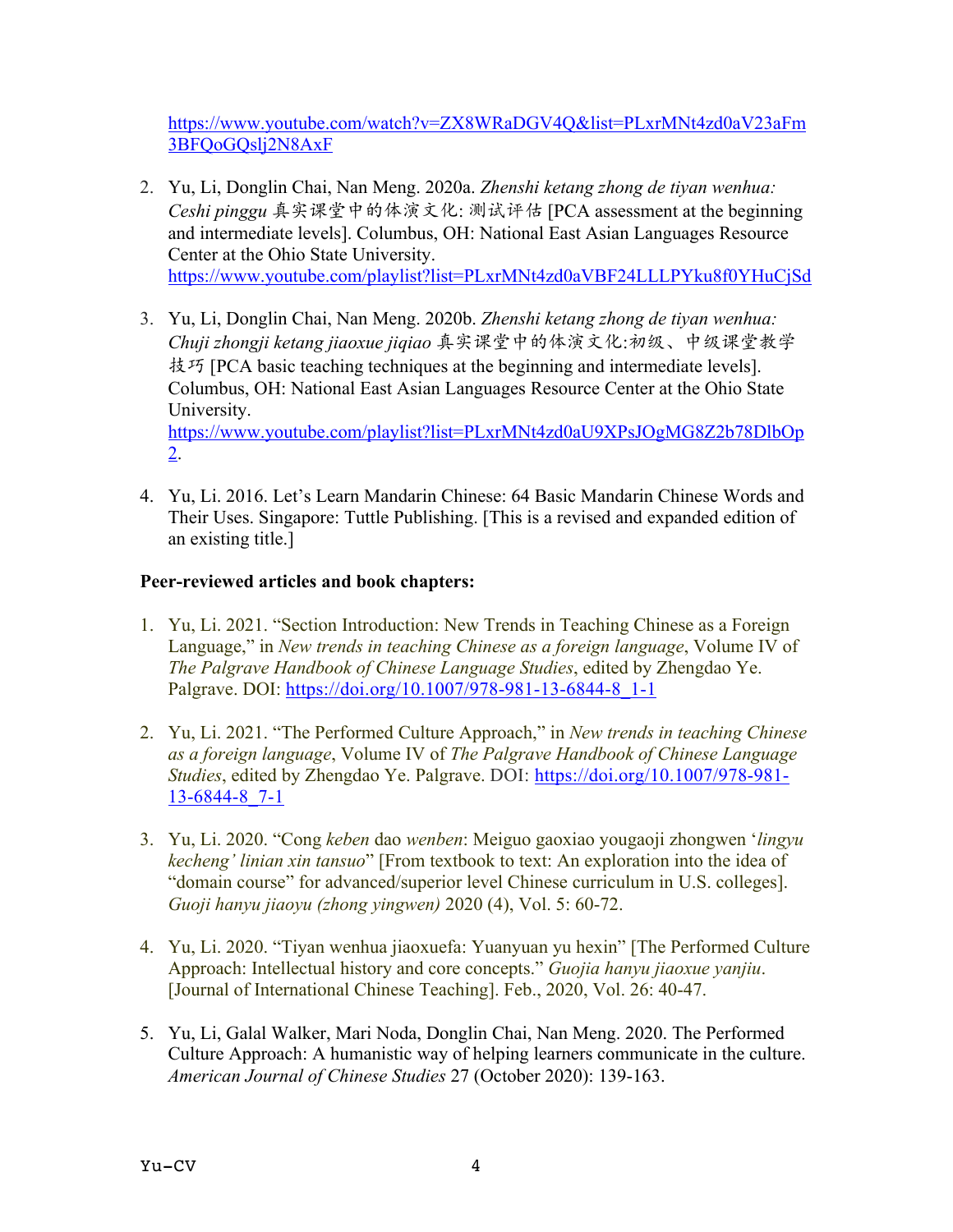- 6. Yu, Li. 2020. Designing specialized domain courses at the advanced level. *American Journal of Chinese Studies* 27 (October 2020): 160-163.
- 7. Yu, Li. 2020. "Standards of Validity and Essay Grading in Early Qing Civil Service Examinations," in *Standards of Validity in Late Imperial China*, edited by Ari Daniel Levine, Joachim Kurtz, and Martin Hofmann. Leiden: Brill.
- 8. Yu, Li. 2012. "Character Recognition: A New Method of Learning to Read in Late Imperial China*.*" *Late Imperial China.* Volume 33, Number 2, December 2012, pp. 1- 39.
- 9. Yu, Li. 2012. "Integrating Film Narration into the Lower Intermediate Level Curriculum." *Journal of the Chinese Language Teachers Association*, Volume 47, No 2, pp. 33-63.
- 10. Yu, Li. to appear. "Old text, New meanings: *San Zi Jing Through Its Paratexts*." *Paratexts and the Late Imperial Chinese Book Culture*, edited by Joachim Kurtz and Rui Magone. Leiden: Brill.
- 11. Yu, Li. 2011 "Wenhua zai nali: Wenhua jiaoxue yu waiyu jiaocai." Chinese version of "Where is Culture: Culture Instruction and the Foreign Language Textbook" selected to be published as featured article in the journal *Guoji hanyu jiaoxue dongtai yu yanjiu* [International Chinese Language Teaching and Learning].
- 12. Yu, Li. 2011 "An Introduction and Translation to A Suzhou Chantefable Classic from *Pearl Pagoda*," in *The Columbia Anthology of Chinese Folk and Popular Literature* edited by Victor Mair and Mark Bender. New York: Columbia University Press, pp. 565-584.
- 13. Yu, Li. 2010. "Performance in Performed Culture: A Student's Notes", a bilingual version, in *Performed Culture Approach*, edited by Galal Walker. Columbus, OH: Ohio State University Foreign Language Publications. pp. 173-85.
- 14. Yu, Li. 2009. "Where is Culture: Culture Instruction and the Foreign Language Textbook." *The Journal of the Chinese Language Teachers Association*, Vol. 44:3, pp. 73-108.
- 15. Yu, Li. 2008. "Exploring Learners' Intercultural Behaviors: Applying the Performed Culture Approach in Chinese Language Pedagogy." *The Journal of the Chinese Language Teachers Association*, 43:3, pp. 121-46.
- 16. Yu, Li. 2007. "*Meiguo daxue zhongwen jiaoshi shizi peiyang moshi fenxi*" [On Models of Teacher Preparation of U.S. College Chinese Language Teachers.] *Shijie Hanyu Jiaoxue* [Chinese Teaching in the World]. No. 1, pp. 114-23.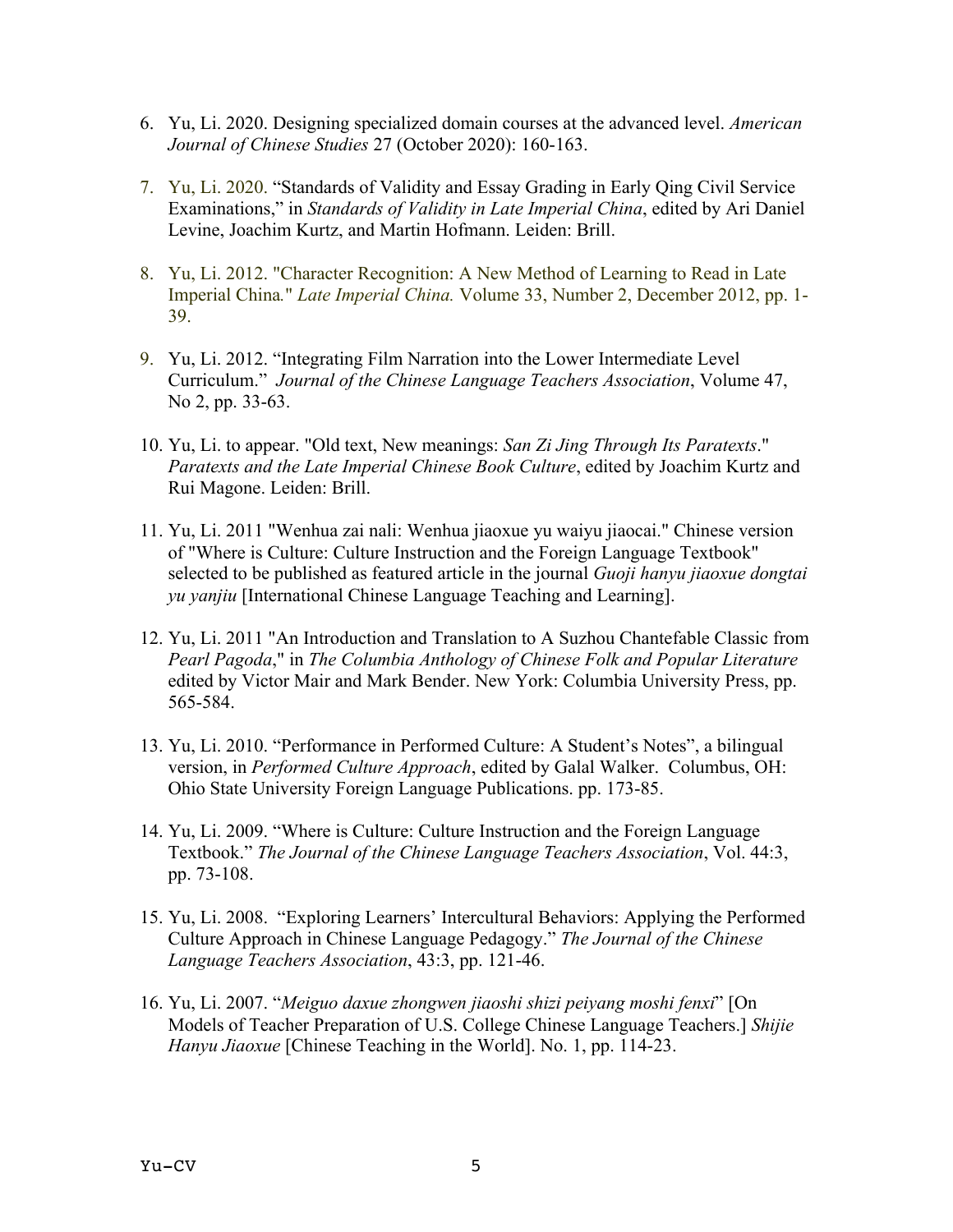- 17. Yu, Li. 2006. "*Zhongwen jiaoshi peixun xiangmu SPEAC moshi shuping*" [A Desccription and Critique of a Chinese Teacher Training Program: The SPEAC Model.] *Guoji hanyu jiaoxue dongtai yu yanjiu*. No. 4.
- 18. Yu, Li. 2004. "*Tiyan wenhua jiaoxuefa xuexi shouji: Performance*" [On the Concept of "performance" in the Performed Culture Approach in Chinese Language Pedagogy.] *Guowai hanyu jiaoxue dongtai,* No. 4, 22-7.
- 19. Yu, Li. 2004. "Learning to Read in Late Imperial China." *Studies on Asia*: Series II, Vol I, No. 1, pp.7-29.
- 20. Yu, Li. 2000. "Representation of Ethnic Minorities in Chinese Propaganda Posters, 1957-1983." Modern Chinese Literature and Culture (MCLC) Resource Center Publication. (Available at https://u.osu.edu/mclc/online-series/minzu/)
- 21. Yu, Li. 1995. "*Dianying yiming chutan*" [A Preliminary Analysis of the Chinese Translation of English Film Titles]. *Huadong shifan daxue xuebao* [*Journal of East China Normal University*], 1995:3.

#### **Book Reviews, conference reports, and other publications**

- 22. Yu, Li. 2020. "The Performed Culture Approach: A Bibliography." Online publication at the National East Asian Languages Resource Center. https://nealrc.osu.edu/teacher/performed-culture-approach-reference-guide
- 23. Yu, Li. 2020 . Book Review of *China's Development and Dilemmas: Authentic Readings for Advanced Learners*, by Chih-p'ing Chou, Yongtao Zhang, Yunjun Zhou. (Boston: Cheng & Tsui Company, 2019). *Chinese as a Second Language: The journal of the Chinese Language Teachers Association, USA*.
- 24. Yu, Li. 2011. Featured Book Review of *Chinese: Communicating in the Culture*, by Galal Walker & Yong Lang (Columbus, OH: Foreign Language Publications, 2004- 2007). *Journal of the Chinese Language Teachers Association.* February 2011, Vol. 46:1, pp. 115-122.
- 25. Yu, Li. 2010. Book Review of *Chinese Measure Word Dictionary: A Chinese-English English-Chinese Usage Guide*, by Jiqing Fang & Michael Connelly (Boston: Cheng & Tsui Company, 2008). *Modern Language Journal.* Spring 2010, Vol. 94, Issue 1, pp.15-6.
- 26. Yu, Li. 2010. Featured Book Review of *Ma Xiaotiao, a popular Chinese series reader*. *The Journal of the Chinese Language Teachers Association.* Vol. 45:1 (2010), pp. 103-115.
- 27. Yu, Li. 2009. Book Review of *Fundamentals of Chinese Characters*, by John Jing-Hua Yin. *China Review International* 16.4., 2009, pp. 579-588.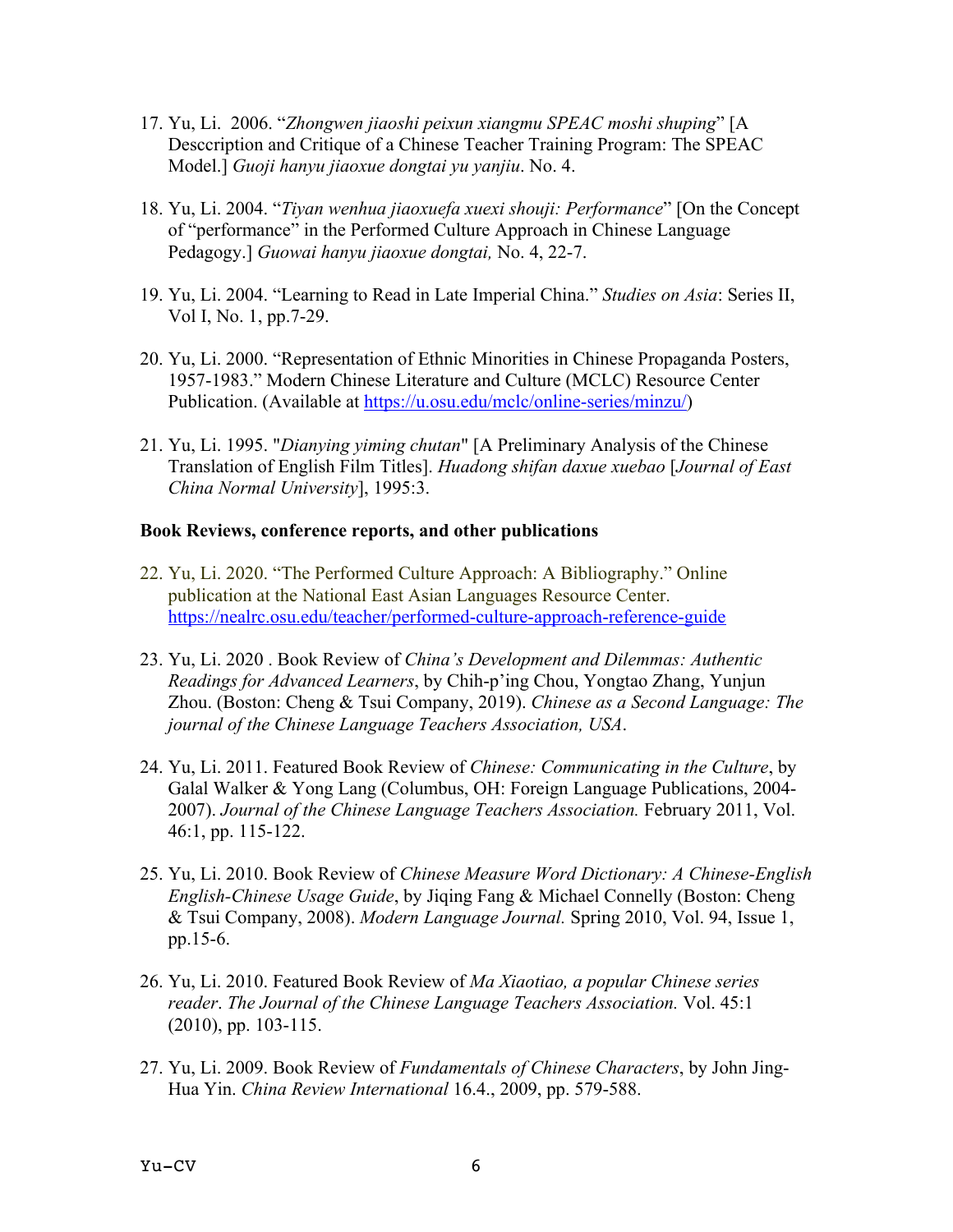- 28. Yu, Li. 2009. Book Review of *Chinese Breeze Graded Reader Series, Level 1: 300 Word Level*, edited by Yuehua Liu & Chengzhi Chu. (Beijing: Peking University Press, 2007-8). *The Journal of the Chinese Language Teachers Association.* Vol. 44, No.2, pp. 107-112.
- 29. Yu, Li. 2003. Book Review of *King Arthasiddhi: a Mongolian Translation of "The Younger Brother Don Yod*" by Marta Kiripolská (Wiesbaden: Harrassowitz Verlag, 2001.) *Journal of Central Asian Studies* 5.2.
- 30. Yu, Li. 2001. "Conference Report of *Beyond Peony Pavilion: Performances, Ethnicity and Cultural Processes in China*." *AAS Newsletter*, Vol. 46, No. 4, Winter Issue 2001. p. 19.
- 31. Yu, Li. 2001. Book Review of *The Eternal Storyteller: Oral Literature in Modern China*. Edited by Vibeke Bordahl. (Surrey: Curzon Press, 1999.) *Journal of American Folklore*. Volume 14, Winter 2001, No. 451. pp. 119-121.

## **TRANSLATIONS**

- 1. Jillian Stallman, with Li Yu. (Translation completed). *Chuncao* (Spring Grass) by Qiu Shanshan.
- 2. Yu, Li, with Ruirong Gu. (Trans.) 1996. *Chunlai Cao Ziqing* (The Grass Grows By Itself) by Osho, Shanghai: East Publishing Center. (200 pages)

## **PRESENTATIONS**

## **Pedagogy Workshops**

- 1. Yu, Li. 2021. Organizer and presenter. "The Performed Culture Approach Workshop." Annual Conference of the Association for Asian Studies. March 24, 2021.
- 2. Yu, Li. 2018. "Performed Culture Approach: Theory and Practice." Co-conducted with collaborator Professor Cornelius Kubler at a two-day Chinese Language Pedagogy Workshop organized by the Confucius Institute at Basel University. (The workshop was attended by more than 40 in-service educators from France, Germany and Switzerland). June 9-10, 2018.

#### **Invited or Symposium Talks**

1. Yu, Li. 2021. "The Design of Specialized Domain Courses." Zoom webinar organized by the Chinese Language Teachers' Association-Special Interest Group "Advanced-level cross-disciplinary Chinese courses." August 13, 2021. (Attended by more than 60 live audience members).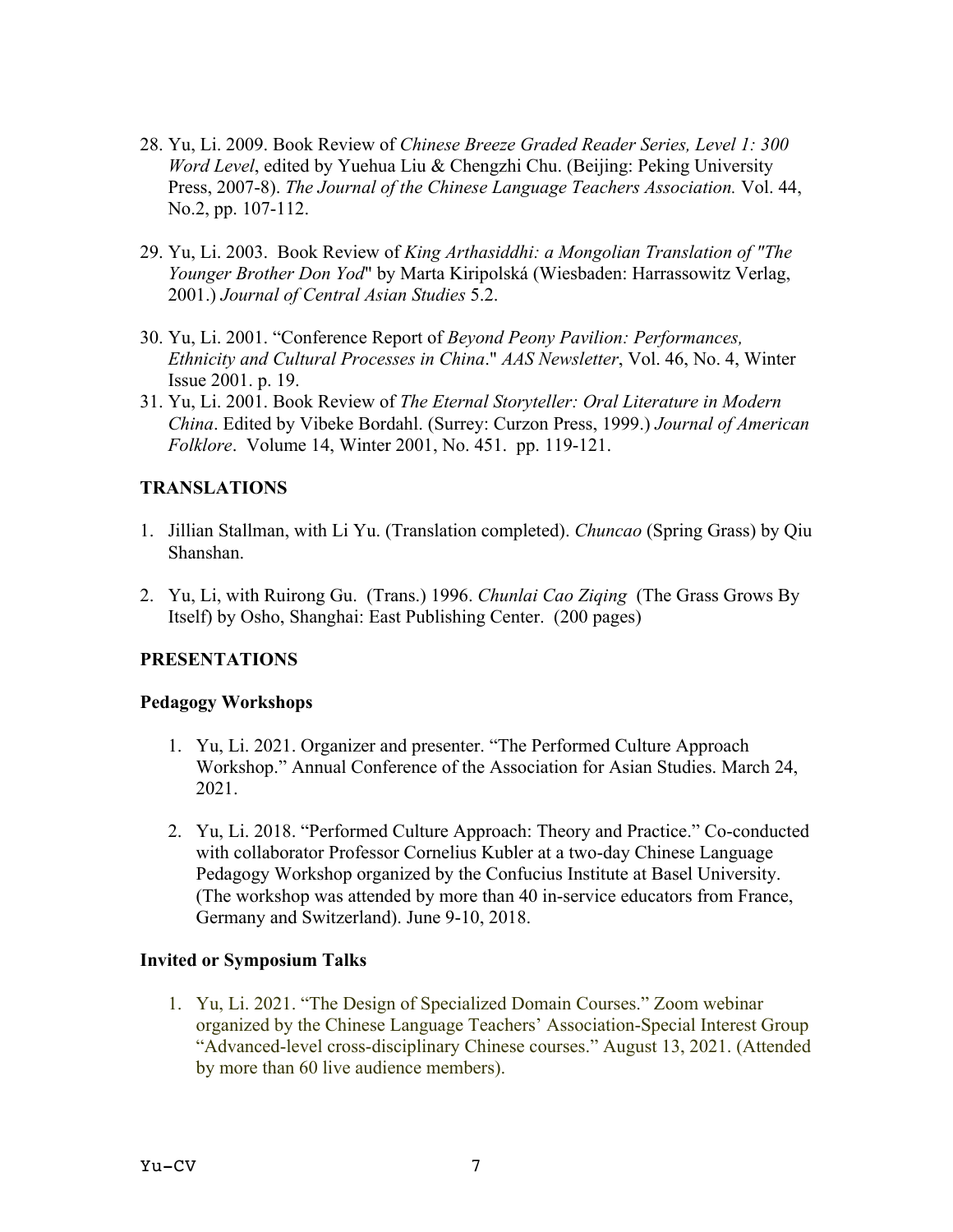- 2. Yu, Li. 2021. "Oxford Tutorials and the Performed Culture Approach: Exploring New Ways to Teach Advanced Chinese." May 25, 2021. Symposium and Workshop Series on International Chinese Teaching in a New Era: Innovation and Quality. Zoom webinar organized by Foreign Language Teaching and Research Press (Beijing), Macmillan Education, Confucius Institute at Oxford Brookes University, Oxford International Centre for Publishing. (Attended by more than 300 live audience members worldwide).
- 3. Yu, Li. 2020. "The Performed Culture Approach and Teaching of Chinese to Heritage Youth Speakers." Zoom webinar organized by the Chinese School Association in the United States (CSAUS) summer lecture series. July 18, 2020. (Attended by more than 200 live audience members).
- 4. Yu, Li. 2020. "Using the Performed Culture Approach in Online Instruction." As part of a lecture series "Xin xingshi xia de quanqiu zhongwen xianshang jiaoxue fansi yu zhanwang xilie yantao gongyi jiangzuo" organized by the Beijing Language and Culture University. (Zoom webinar attended by more than 1000 live audience members worldwide).
- 5. Yu, Li. 2019. "Curricular Innovations in Chinese: Developing Domain Courses for Advanced to Superior Level Learners. Wellesley College. March 13, 2019.
- 6. Yu, Li. 2019. "Learning to Read in Late Imperial China." Emory University. March 21, 2019.
- 7. Yu, Li. 2013. "Standards of Validity and Essay Grading in Early Qing Civil Service Examinations." International Conference on "Standards of Validity in Late Imperial China." Karl Jaspers Center for Advanced Transcultural Studies, Heidelberg University, October 4-6, 2013.
- 8. Yu, Li. 2012. "Marking and Commenting: Civil Service Examiners' Acts of Reading." International Symposium on "The Literature of High Stakes and Long Odds: Locating Civil Service Examination Writings in the Late Imperial Cultural Landscape." University of Massachusetts, Boston. November 17 and 18, 2012.
- 9. "Old Text, New Meanings: *San Zi Jing* Through its Paratexts.." At the International Symposium of "Paratext and the Late Imperial Chinese Book Culture," University of Heidelberg, September 29-October 3, 2010.
- 10. "Printing, Books, Reading: Behind the Movement of Knowledge." At the Summer School" Knowledge on the Move", University of Heidelberg, Germany, July 27, 2010.
- 11. "How did Reading Become Private in Late Imperial China? Or did it?" Brownbag talk at the Cluster of Excellence "Asia and Europe in a Global Context," University of Heidelberg, Germany, July 20, 2010.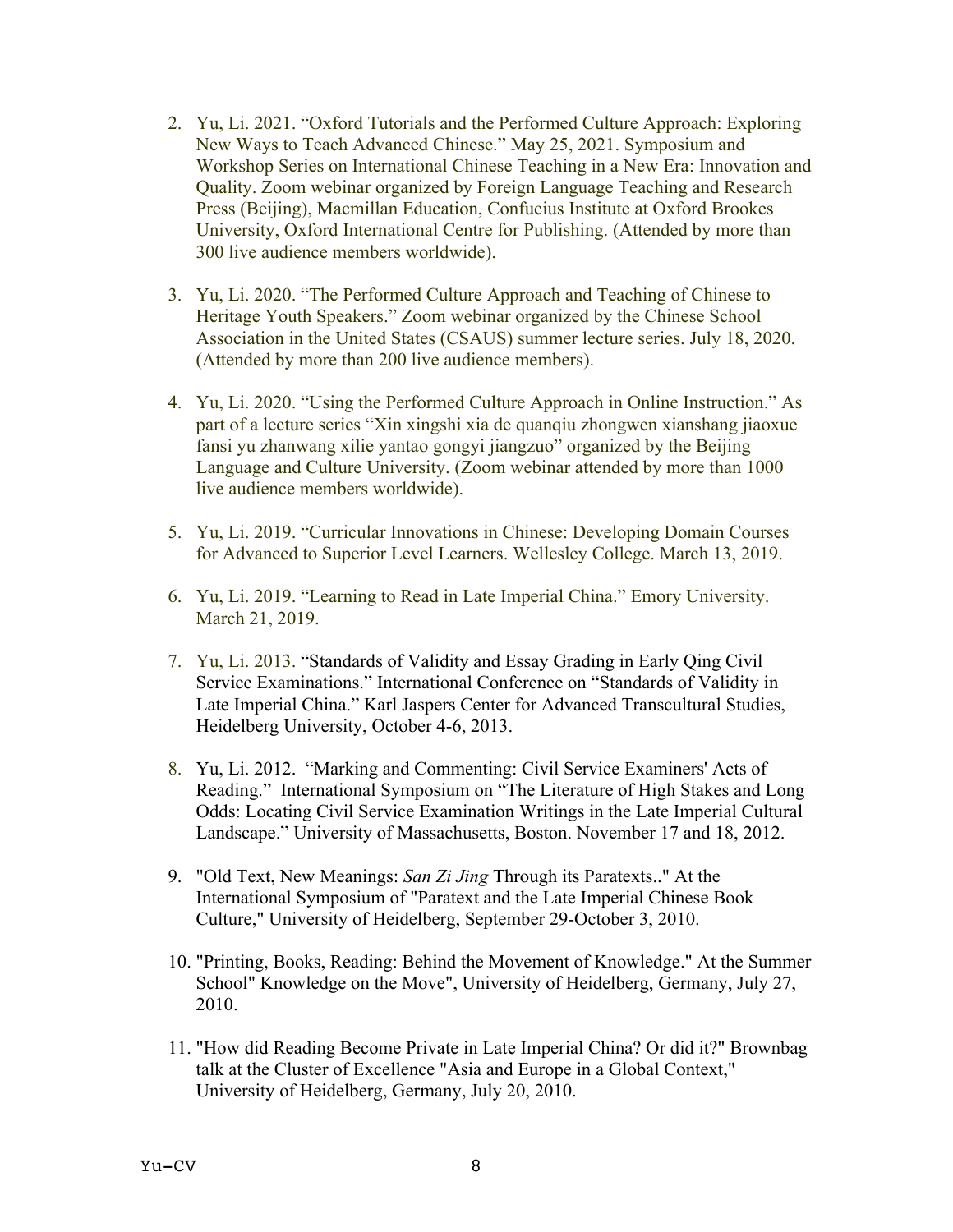- 12. "Becoming Private: The Act of Reading in Late Imperial China." Max Planck Institute for the History of Science, Berlin, Germany, July 6, 2010.
- 13. "An Introduction to the Theory and Practice of the Performed Culture Approach Communicative Drilling of Grammar and Functions in Simulate Situations." Invited lecture at the Chinese Cultural School (*Zhonghua wenhua xuexiao*) in Atlanta, April 18, 2009.
- 14. "Women's Reading in Late Imperial China." Invited talk as part of the "Rethinking China" Lecture Series sponsored by the Institute for Chinese Studies and the Department of East Asian Languages and Literatures at the Ohio State University, May 30, 2007.
- 15. "Reading in the Inner Chambers: Self-Representations of Women's Reading." At the conference of Traditional Chinese Women through a Modern Lens, Fairbank Center for East Asian Research, Harvard University, June 16-18, 2006.
- 16. "Exploring Learners' Intercultural Behaviors: Applying 'Performed Culture' Approach in Foreign Language Pedagogy." At the Symposium "Beyond Code: Foreign Language Study as Performed Culture." The Ohio State University. Columbus, Ohio September 6, 2003.

#### **Conference presentations**

- 1. "Redefining Proficiency: Building Chinese Learners' Domain Knowledge Base at the Advanced to Superior Level," at the Chinese Learning Forum at the United Nations, New York, April 18, 2019.
- 2. "Using the Tutorial Format for a Course on Shanghai: On Curricular Design of Domain Courses in Advanced/Superior Level Chinese," at the annual convention of ACTFL (American Council on the Teaching of Foreign Languages). Boston, November 18, 2016.
- 3. "Layout, Punctuation and Preface of a Children's Primer." At the international workshop "How to Read a Chinese Book: Through the Lens of Paratexts," Williams College, Williamstown, MA, Oct. 4<sup>th</sup>, 2014.
- 4. "Shizi: A New Technology of Learning to Read in Late Imperial China." At the 2011 Annual Meeting of Association for Asian Studies (AAS), Hawaii, April 2, 2011.
- 5. Discussant for the Panel "Teaching Behavioral Culture in Classrooms: From Beginning to Superior Level." At the 2010 Annual Meeting of the Chinese Language Teachers' Association (CLTA), ACTFL 2010. Boston, MA, November 19-21, 2010.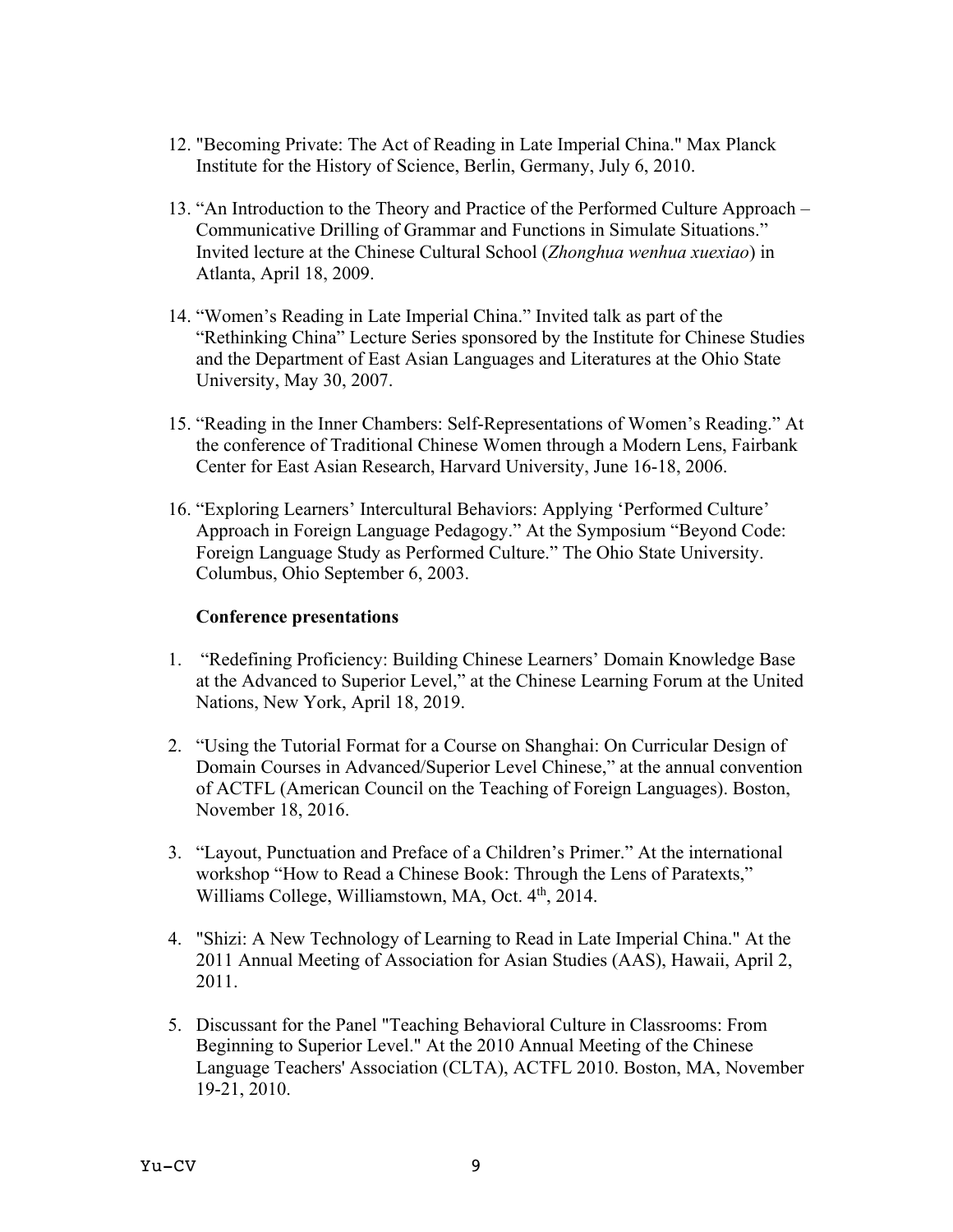- 6. "Where is Culture: A Critical Look at Today's Chinese Language Textbooks." At the 2009 Annual Meeting of the Chinese Language Teachers' Association (CLTA), ACTFL 2009. San Diego, CA, November 20, 2009.
- 7. "Reading and 'Private Life'-- How Did Reading Become Private in Late Imperial China, or Did it?" At the New York Conference on Asian Studies (NYCAS), SUNY, New Paltz, September 30-October 1, 2005
- 8. "Private or Public: Space of Reading in Late Imperial China." Invited presentation at the Symposium "Private Life in Late Imperial China: Objects, Images and Texts." University of Oregon, October 22-23, 2004.
- 9. "The Performed Culture Approach and Chinese Literature Teaching." Roundtable paper presented at the Annual Meeting of Association for Asian Studies (AAS), March 7, 2004.
- 10. "Learning to Read in Late Imperial China." At the Midwest Conference on Asian Affairs (MCAA 2003), an Affiliate of the Association for Asian Studies. Illinois State University (Normal, IL), October 11, 2003.
- 11. "*Dushu:* The Culture of Reading in China." At the Annual Meeting of Association for Asian Studies (AAS 2003), New York Hilton Hotel, New York. March 27-30, 2003.
- 12. "A Culture of Reading in China (1000-1800): Habits of Reading." At the Midwest Conference on Asian Affairs (MCAA 2002), an Affiliate of the Association for Asian Studies. Wittenberg University (Springfield, OH), September 27-29, 2002.
- 13. "A Culture of Reading in China (1000-1800): Habits of Reading". At the Sixth Midwest Conference on Asian History and Culture, The Ohio State University. Columbus, OH. May 4, 2002. Awarded Best Paper and recommended to be presented at MCAA 2002.
- 14. "Representation of Ethnic Minorities in Chinese Propaganda Posters 1957-1983". At "China's Long Twentieth Century: Words, Images, Voices" Second Annual Graduate Symposium, University of Chicago. April 13-14, 2001.
- 15. "Cultural Knowledge Compilation and Genre Training in Advanced Chinese Reading and Writing." At 2000 Chinese Language Teachers' Association (CLTA) Annual Meeting. Boston, MA. November 19, 2000.
- 16. "Creationism vs. Evolutionism: Teaching Chinese Minority Folklore to American Students." At American Folklore Society 2000 Annual Meeting, Columbus, OH. October 26, 2000.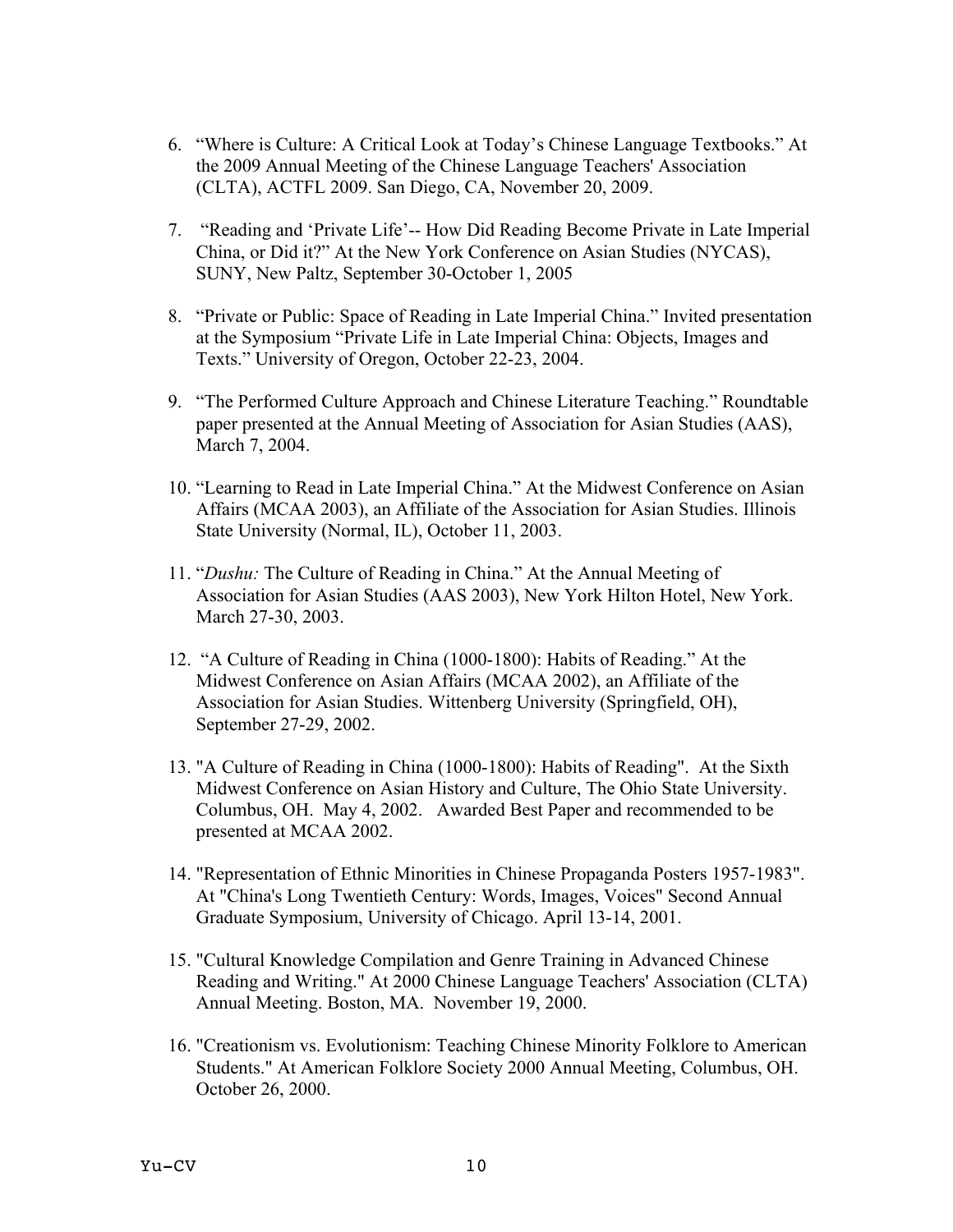- 17. "Digitized Lesson Plans with Visual Aids in Chinese Individualized Instruction." At the Technology and Chinese Language Teaching in the 21st Century Conference/Workshops for the Chinese Language, Hamilton College, Clinton, NY. June 9, 2000.
- 18. "Getting Performance in Classroom: Training Learners to Become Better Performers in the Target Culture." At the 2000 Conference of the East Asian Language Learning for Environment Enhancement Program (LLEEP), Columbus, Ohio. April 22, 2000.
- 19. Video Poster "Getting Performance in Chinese Individualized Instruction." At the 2000 Conference of the East Asian Language Learning for Environment Enhancement Program (LLEEP), Columbus, Ohio. April 23, 2000.
- 20. "Space Between Sentences: The Adoption of Western Punctuation in the Chinese Writing System." At the 1999 Western Conference of the Association for Asian Studies, Boise, Idaho. September 18, 1999.
- 21. "'Chinese Evening Party' as Cultural Performance: A Fieldwork in the Chinese Community in Columbus, Ohio." At the 1999 Conference on Holidays, Ritual, Festival, Celebration, and Public Display, Bowling Green, Ohio, May 22, 1999.
- 22. "Going Native: The Nostalgia Complex of the Overseas Chinese." At the Conference 1999 Going Native: Recruitment, Conversion, and Identification in Cultural Research, Columbus, Ohio, May 21, 1999.
- 23. "Toward the Unification of Yi Dialects and Writing Systems: A Subproject of the Civilizing Project." At the Midwest Conference of Asian History and Culture, The Ohio State University. Columbus, Ohio, May 15, 1999.

## **HONORS AND AWARDS**

- ! Williams College Nelson Bushnell '20 Prize to recognize excellence in teaching and writing
- ! Grant award from the Henry Luce Foundation/ACLS to organize an international workshop "How to read a Chinese Book: Through the Lens of Paratexts" at Williams College (award amount: \$15,000, collaborator: Prof. Cynthia Brokaw from Brown University).
- ! Research Fellowship, Cluster of Excellence "Asia and Europe in a Global Context: Shifting Asymmetries in Cultural Flows." University of Heidelberg, Germany. October 2009-September 2010.
- ! Winner of the national competition for Council of Graduate Schools/UMI Distinguished Dissertation Award in the field of Humanities and Fine Arts for 2002- 2003.